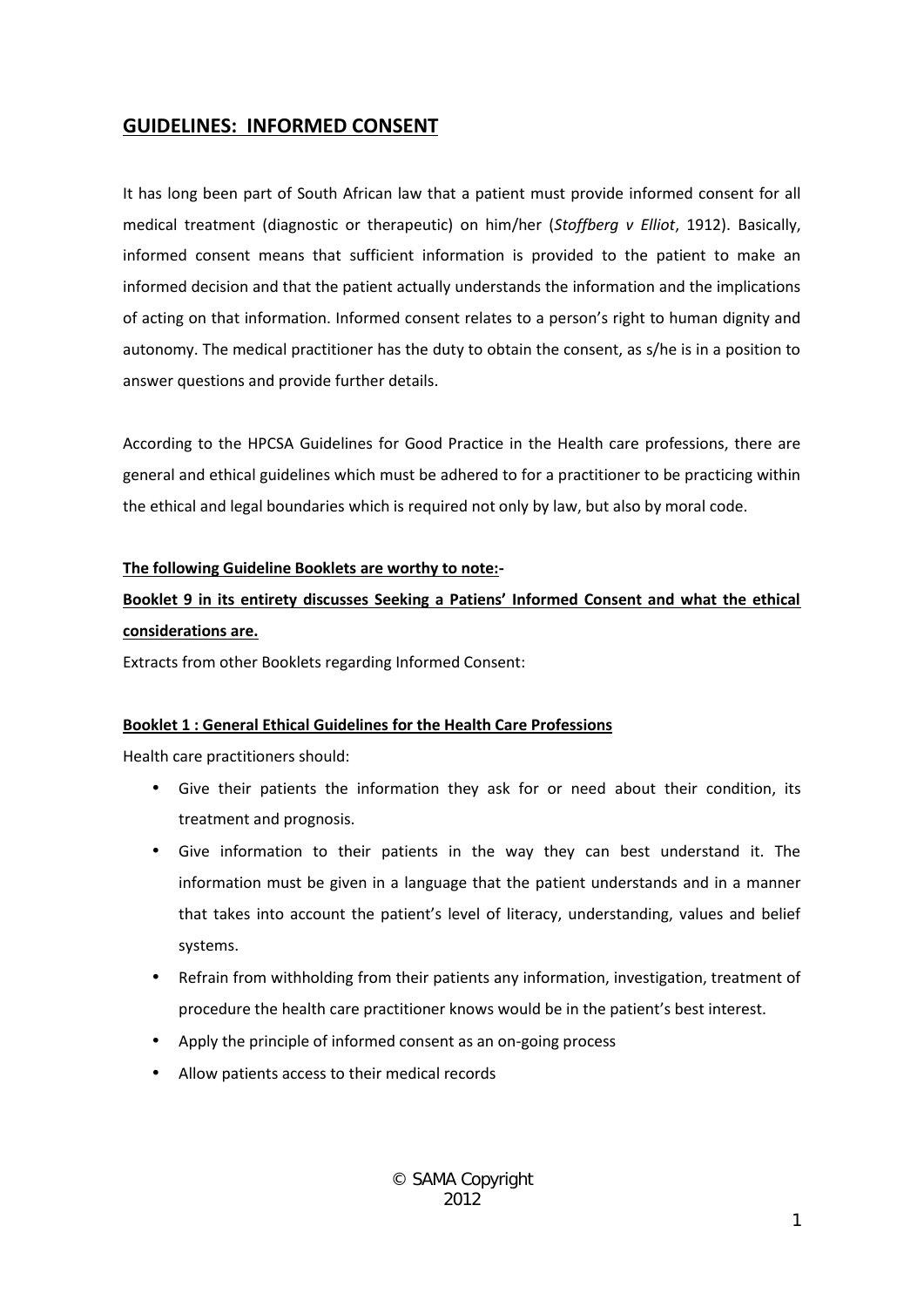#### **Booklet 2: National Patient's Rights Charter**

Informed Consent:

Everyone has a right to be given full and accurate information about the nature of one's illnesses, diagnostic procedures, the proposed treatment and risks associated therewith and the costs involved.

# **Booklet 6: General Ethical Guidelines for Health Researchers**

#### Informed Consent:

Health researchers should always:

- Give research participants sufficient information about the nature and effect of the research – in particular the effect of the research on the participants including its consequences, risks and benefits – to enable them to make an informed choice about their participation.
- Give research participants the information they ask for and need about their research participation
- Remember that responsibility for the well-being of research participants always rests with the health researcher – not the research participant – even thought the latter have given consent
- Give information to research participants in a language that the participant understands and in a manner that takes into account the participant's level of literacy, understanding, values and personal belief systems. Participation at all times should be voluntary and not coerced.
- Use caution when obtaining informed consent where the research participant is in a dependent relationship with the health researcher or is in a situation where he or she may consent under duress. In such cases, informed consent should be obtained by a wellinformed health care practitioner who is not engaged in the research and who is completely independent of this relationship
- Refrain from purposefully withholding from research participants any information, investigation or procedure that health care practitioners know is in the best interests of the participants
- Obtain the consent of legally authorized representatives in cases of research participants who cannot consent for themselves, e.g. children, mentally challenged, elderly and the unconscious. These groups should not be included in research unless the research is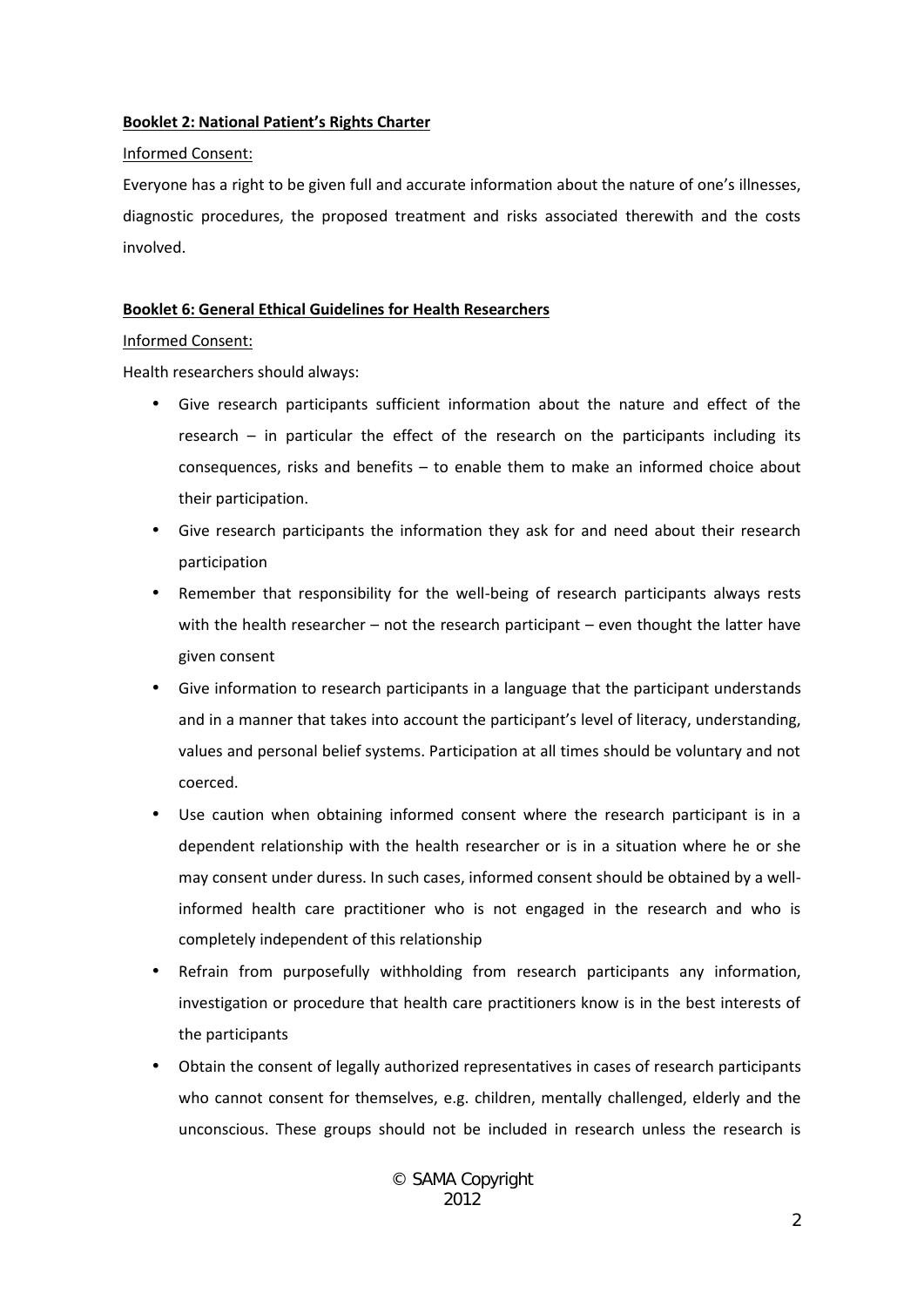necessary to promote the health of the population represented and unless this research cannot instead be performed on legally competent persons

- Remember that the principle of informed consent should be viewed as an ongoing process in that research participants are entitled to change their minds. Moreover, the consent process should be reinforced during the trial
- Inform research participants of their right to abstain from participating in the study, or to withdraw from participating in the study  $-$  by revoking their consent  $-$  at any time, without suffering prejudice or reprisal
- Allow competent research participants unimpeded access throughout the research period to information concerning the research
- Inform participants of the limits to the confidentiality of the information about them gathered during the research – e.g. bodies such as the National Health Research Ethics Council, the HPCSA, and the Medicines Control Council may review or inspect data.
- Adhere to the principle of informed consent by keeping proper documentation. After ensuring that the research participant understand the information, the health researcher should obtain the participant's freely given informed consent in writing. If the consent cannot be obtained in writing, the non-written consent must be fully documented and witnessed. Both verbal and written informed consent must be obtained unless there are good reasons for not doing so. Where the research participant is not literate verbal consent should be obtained in the presence of an independent literate witness who should verify this in writing. Where the independent witness is not literate, the consent process should be audio-visually recorded.

# The following are elements of informed consent:

- Consent must be voluntary and without constraint;
- In the case of a HIV test, consent should preferably be written, although consent may be implied;
- Consent must not conflict with good morals or the Constitution;
- The patient must be capable of consenting;
- The patient must give the consent personally, unless proxy consent is applicable (see below);
- The patient should know why the medical practitioner needs the results of the test;
- There should be sufficient information on the diagnosis, proposed treatment, expected benefits, risks, alternative treatment, probable results, etc;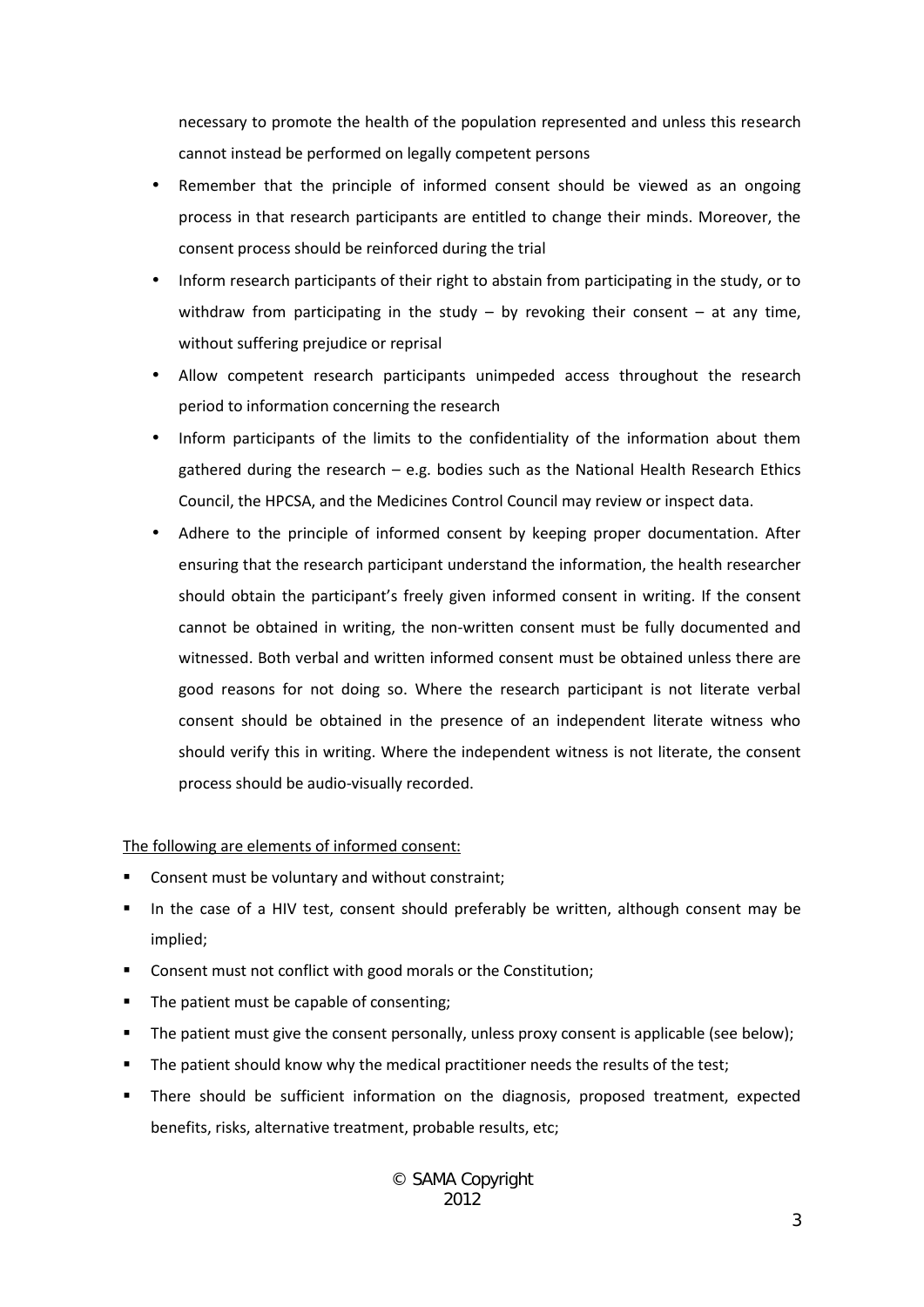The patient must actually understand, i.e. there is likely to be a need for an interpreter or at least sensitivity that the patient may not actually understand everything and arrangements should be made so as to assist the process of understanding.

In a number of cases a patient may not be able or capable of giving informed consent. In terms of the Child Care Act a child that is older than 14 years may independently consent to medical treatment.

This means that such a child can consent to a HIV test without his/her parents/guardian knowing.

A person who is older than 18 years may consent to any operations. Schools, whether they are public or private, may not test learners without the consent as required by the Child Care Act and it is likely that, even if consent is obtained in the school setting, such tests may be found to violate the human rights of the learners concerned.

A teacher will also not be able to provide consent on behalf of a learner. Where research with, for example, HIV drugs is concerned, it is suggested that both parental and children's consent is obtained. In the case of mentally ill persons the curator, spouse, parent, major child or brother or sister, or the superintendent

must consent on their behalf. If a person is temporarily incapable of providing consent, the general principle is that such a person should first be restored to a state where s/he can consent. In the case of a lengthy operation there may be a need to test the person.

The consent requirement could be dispensed with if the defense of necessity (need to commence PEP treatment for a health care worker) and the requirements of the constitutional limitation clause (see above) are met.

The HPCSA suggest that vicarious or proxy consent should be obtained from such a patient's closest relative. Prisoners (i.e. arrested, detained, awaiting trial and sentenced prisoners), like any other person, have to consent to HIV tests and should be given pre- and post-test counseling (*C v Minister of Correctional Services*, 1996). HIV and Prisoners are discussed in more detail below.

The issue of informed consent becomes pertinent in the multi-cultural setting.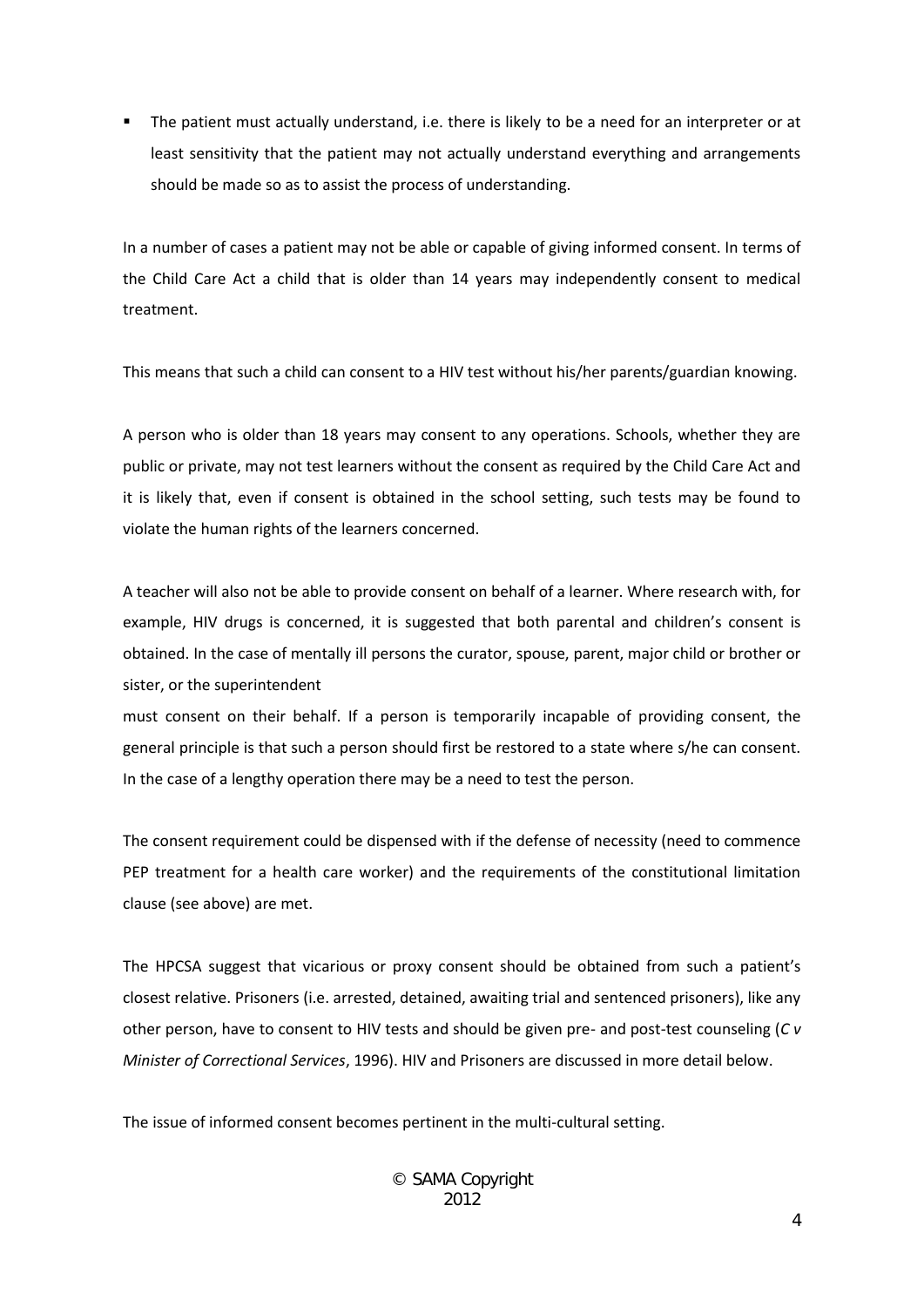Language and cultural barriers may prevent patients from expressing their concerns or from asking questions on HIV tests. Medical practitioners should ensure that a patient has actually consented, as these barriers may result in the consent actually not being provided freely and voluntarily.

According to a report by the South African Human Rights Commission, Australian guidelines provide that a patient should be told if an interpreter is available. In emergency cases where an interpreter is not available, a telephone interpreter service should be utilised and that all staff members that act as (non-professional) interpreters should receive appropriate training.

As the South African Constitution provides for equality of languages, the South African Medical Association believes that there is a duty on the state to provide for (policies on) interpreting or at least for proper training for staff acting as interpreters.

A general poster in a ward or consultation room that "all patients will be tested for HIV" does not constitute informed consent. It is also not recommended that a patient be merely provided with a leaflet or just referred to another institution to explain to him/her what the HIV test is about.

It is often argued that in emergencies, one may dispose of the requirement of informed consent if it is necessary to save a patient's life. This is, however an unlikely situation and the circumstances may be too vague for a practitioner to defend him/herself against claims against not obtaining informed consent.

If there is a needle-stick injury and the patient is not willing or not capable to consent, it is possible to, to test an existing blood sample. This should however not be the general policy or first line of reaction. Refer to the section below on occupational injuries as well. It should however be stressed that this will not prevent any patient from taking (legal) action against a medical practitioner in these circumstances.

If the South African Law Commission's proposals go through, the law will allow for rape suspects to be tested for HIV without their consent. This duty is likely to be performed by the District Surgeons or medical staff servicing prisons or places of detention, which has to verify that the detainee is in fact a rape suspect.